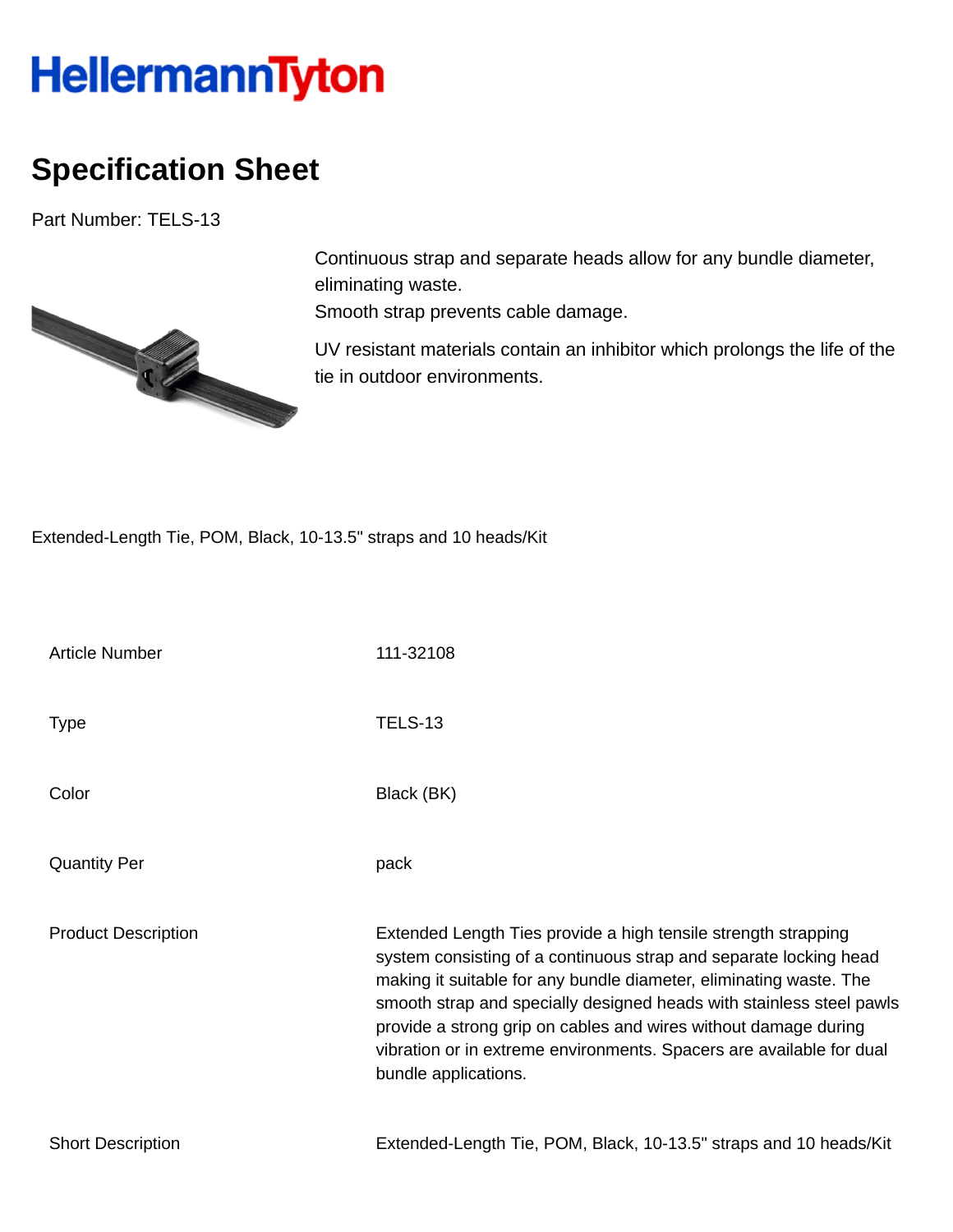Contents of pkg/kit 10 straps (340 mm), 10 heads

| Minimum Tensile Strength (Imperial)  | 250.0                  |
|--------------------------------------|------------------------|
| Minimum Tensile Strength (Metric)    | 1115.0                 |
| Length L (Imperial)                  | 13.5                   |
| Length L (Metric)                    | 343.0                  |
| <b>Fixation Method</b>               | 2 piece                |
| <b>Identification Plate Position</b> | none                   |
| Releasable Closure                   | <b>No</b>              |
| <b>Tie Closure</b>                   | steel pawl             |
| Variant                              | <b>Extended Length</b> |
| Width W (Imperial)                   | 0.5                    |
| Width W (Metric)                     | 12.7                   |
| Thickness T (Imperial)               | 0.06                   |
| Thickness T (Metric)                 | 1.52                   |
| Height H (Imperial)                  | .49                    |